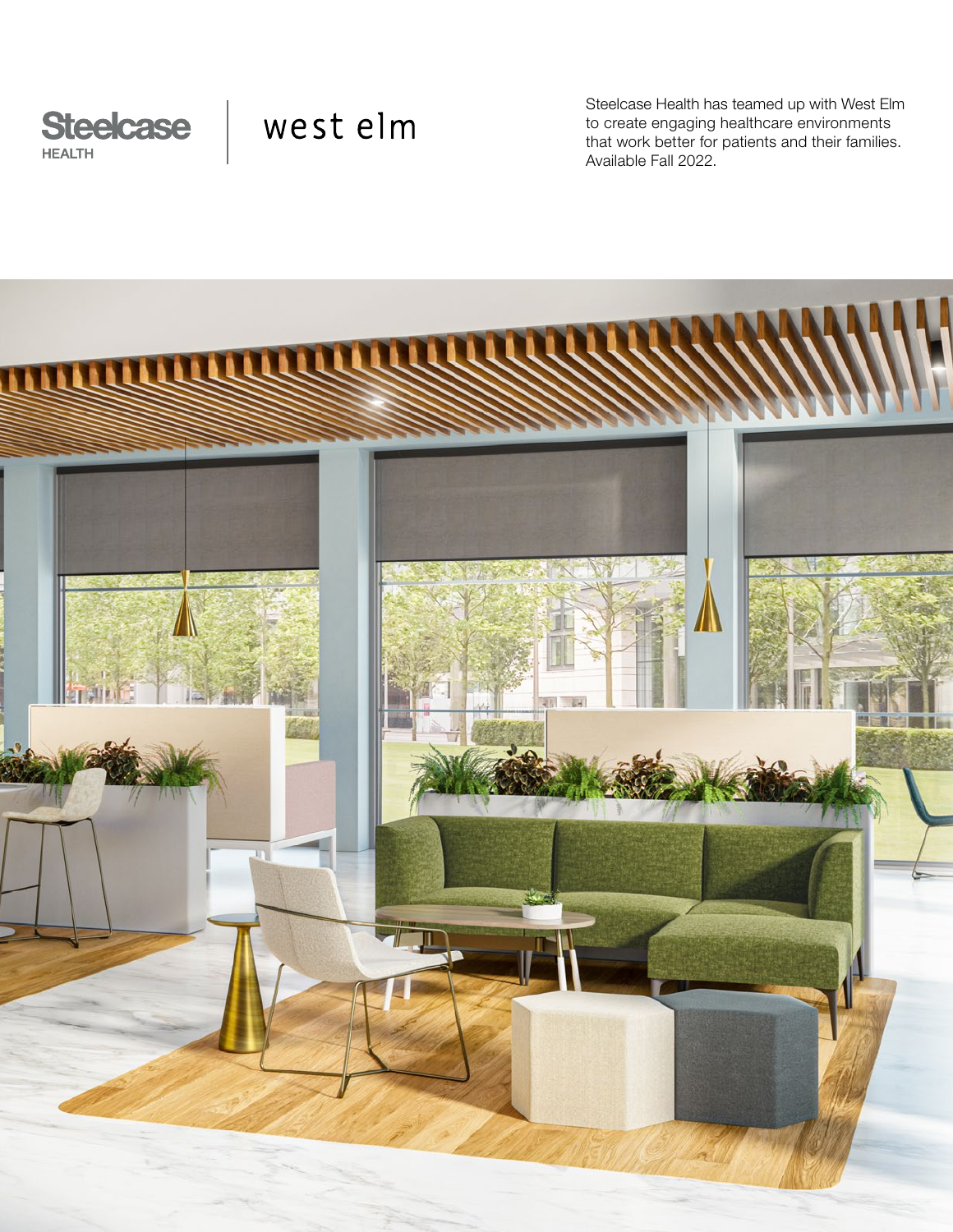## West Elm Health Mesa

Relaxed and refined with a modern form and tapered legs, the West Elm Health Mesa Sectional adds style and sophistication to any healthcare space.

Chaise, Right Hand Chaise, Left Hand Corner Ottoman Armless Sofa

# West Elm Health Slope

With gentle curves in both the seat and back, the Slope Collection's iconic design is all about comfort.

Guest Bariatric Guest Stacking Counter Height Stool Bar Height Stool Conference

# West Elm Health Sterling

Retro-inspired with a nod to mid-century design, West Elm Health Sterling chairs are crafted for the workplace but modified for clinical environments—with a generous sit for extended comfort.

# West Elm Work Lucas

Clean, modern lines give the West Elm Work Lucas a streamlined look, while a wide seat and reclined pitch make it a comfortable spot to sit for long periods of time.

# Designed for work. Optimized for healthcare.

The West Elm Health Collection by Steelcase Health offers a curated selection of workplace furniture thoughtfully modified to create inspiring spaces that fit the ever-changing needs of healthcare environments.





# Guest

Counter Height Stool Bar Height Stool Conference

> Guest chair is available with wood or metal legs. Conference chairs are available with a 4 or 5 star metal base.



Lucas is available with wire base or 4 star metal base.

#### Features

Tested to BIFMA weight requirements Healthcare appropriate fabric options Decreased recline



# Features

Crumb sweep Tested to BIFMA weight requirements Healthcare appropriate fabric options Decreased recline

#### Features

Crumb sweep Tested to BIFMA weight requirements Healthcare appropriate fabric options



### Features

Healthcare appropriate fabric options